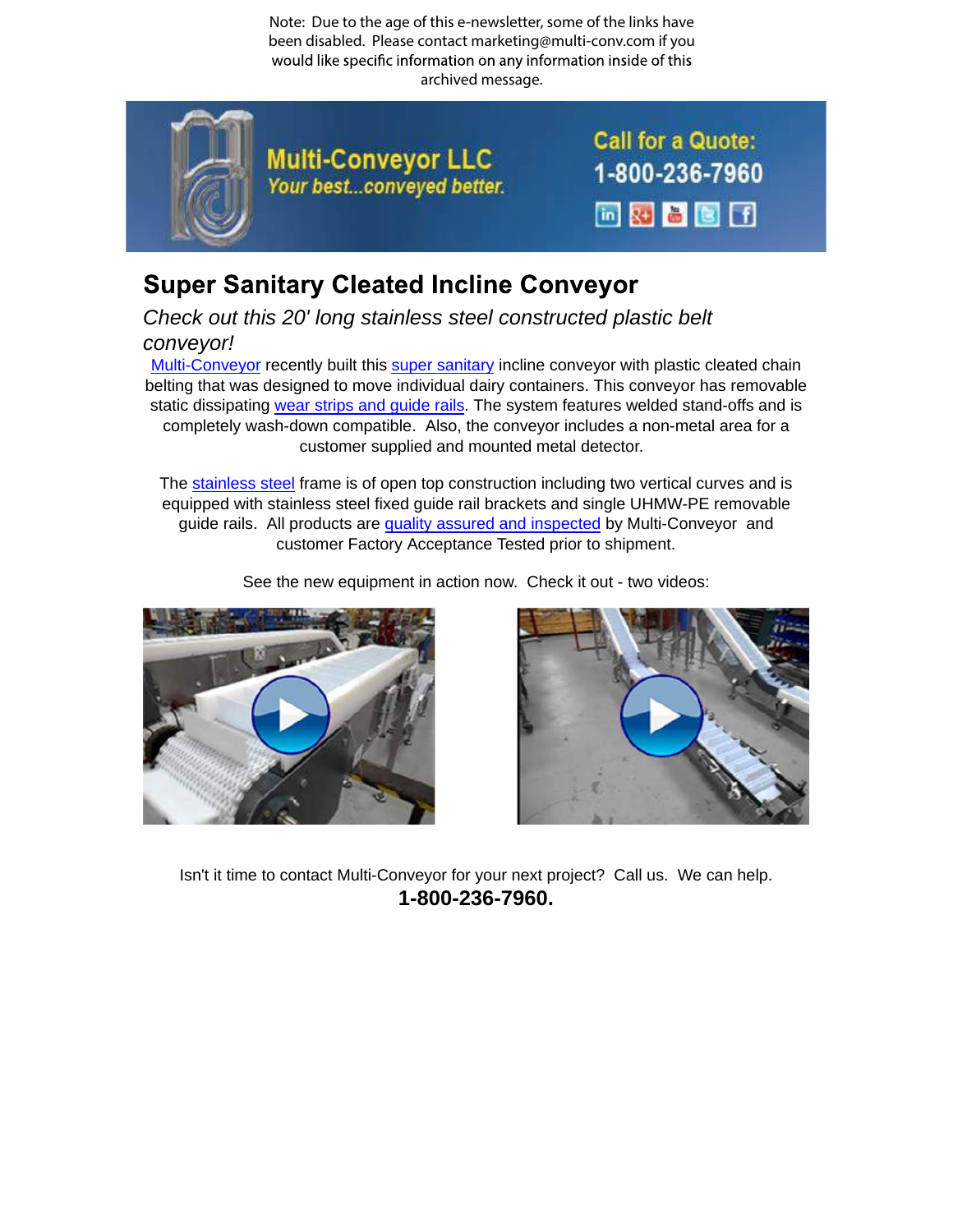

### **"Pre-Engineered, Quick Ship Conveyors!"**

Answering the call for the most simplistic, plastic chain, pre-engineered, "quick-ship conveyors" is one of our specialties. Multi-Conveyor's "Success Line" was created as our signature in standard conveyor systems. Most conveyors can be ready in just about one week by using modular components that reduce overall production time.

Benefits of the Success series from Multi-Conveyor include very attractive pricing while maintaining superior quality but realizing expedited delivery. Contact us and we'll see if our Success Line is the answer to your quick conveyor needs. Or, pick up the phone and call: 1-800-236-7960.



### **Multi-Conveyor Featured in "Leaders In Packaging"**

Leaders in Packaging, as presented by Packaging World magazine, is a directory of packaging machinery and materials vendors accumulated to be a helpful resource and product showcase. As a participating supplier and sponsor, Multi-Conveyor has a comprehensive profile page that gives important service, support, warranty, training and documentation information.

# We're expanding!



### **High Performance Turning Center with Milling and Y-Axis**

Higher demand and increased production has facilitated the need for additional new manufacturing equipment. The new PUMA 3100Y will increase productivity and expedite orders while actually saving time, which leads to rapid delivery for our customers.

This high performance turning center series is designed for heavy and interrupted cutting, long term high accuracy and superior surface finishes. Mill-drill capability and Y-axis with a programmable tail stock reduces the need for secondary operations, which eliminates additional set up and handling costs. All of this savings is passed along to you - our customers.



#### **Click on the links below to learn more.**

**ANNOUNCEMENT:** Multi-Conveyor has new hours! We're now able to serve you from 7:00 a.m. to 5:00 p.m. CST. Call us toll-free at **1-800-236-7960**.

Note: Due to the age of this e-newsletter, some of the links have been disabled. Please contact marketing@ multi-conv.com if you would like specific information on the content or videos inside of this archived message. Find all of our videos at: http://www.multi-conveyor.com/multi-media-center/videos